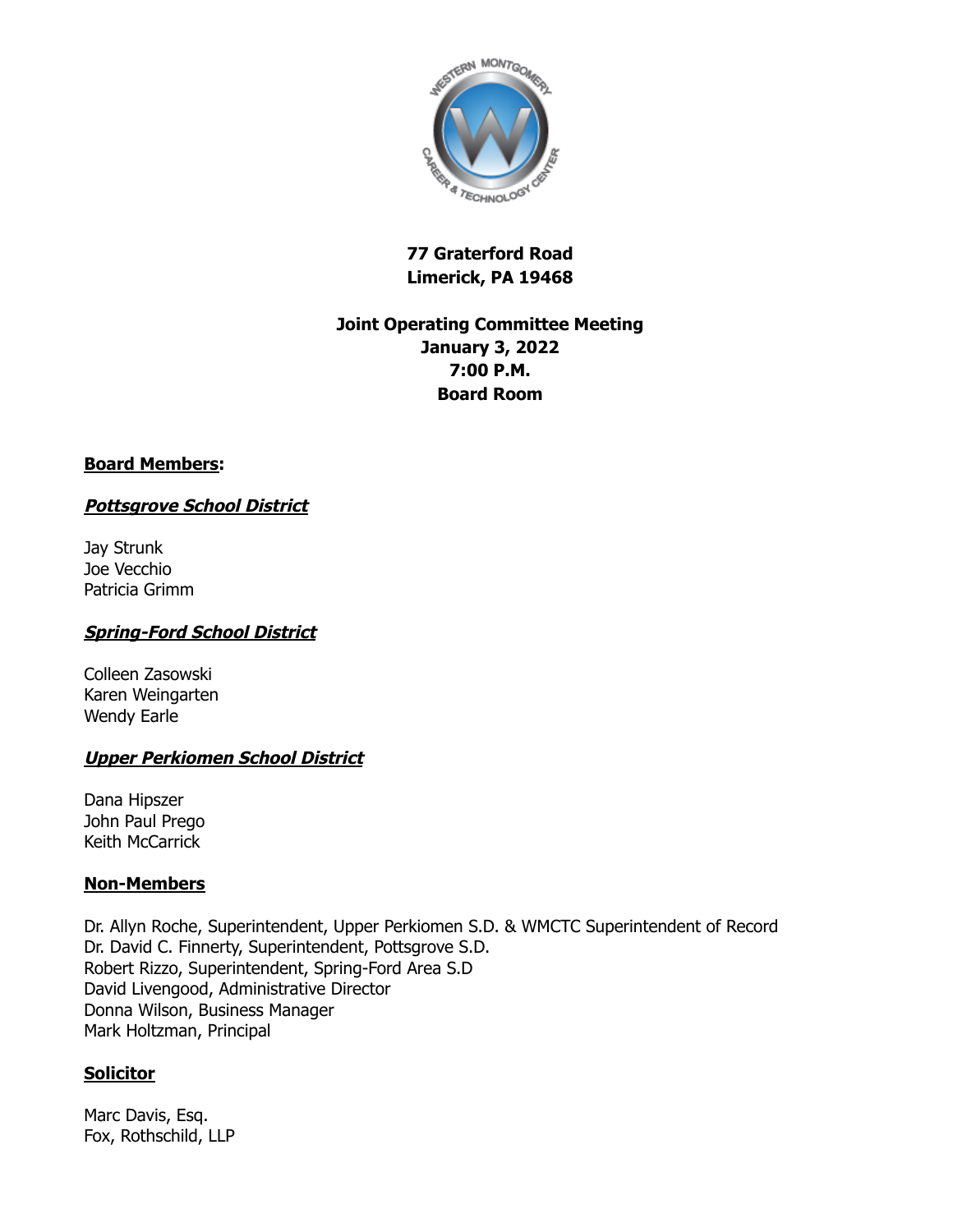# **AGENDA**

## **I. Call to Order**

A. Approval of JOC Minutes of November 1, 2021 Meeting **(Appendix A)**

# **II. Administrative Director Discussion/Information Items**

### **III. Public Comments on Agenda Items**

### **IV. Presentations**

- A. Sports Medicine Program
- B. Penn Tech Competition

### **V. Committee Reports**

- A. Superintendent of Record's Report Dr. Allyn Roche
- B. Business Manager's Report Ms. Donna Wilson
- C. Principal's Report Mr. Mark Holtzman
- D. Board Secretary's Report Mr. Keith McCarrick
- E. Solicitor's Report Mr. Marc Davis, Esq.

### **VI. Action Agenda**

### A. Administration: **(Appendix B)**

The Administration recommends the adoption of the Resolution E. Signature shown in Appendix B. This resolution allows WMCTC's Administrative Director, Mr. David Livengood, to sign electronically all contracts, agreements, grants and/or licenses for Western Montgomery Career and Technology Center.

Motion by \_\_\_\_\_\_\_\_\_\_\_\_\_\_\_\_\_\_\_\_\_\_\_\_, seconded by \_\_\_\_\_\_\_\_\_\_\_\_\_\_\_\_\_\_\_\_\_\_\_ to approve Administration as presented.

#### B. [Health](https://drive.google.com/file/d/1pFjuMzRL-gZQhOkVm-dvDXJ6-A8U7_hT/view?usp=sharing) and Safety Plan: **(Appendix C)**

- 1. The Administration recommends approving the revised WMCTC Health and Safety Plan as required by the Pennsylvania Department of Education as shown in Appendix C.
- 2. The Administration recommends approving authority to the Administrative Director in conjunction with the Superintendent of Record, to make decisions to enforce temporary masking requirements based upon increases in the local COVID-19 incident and positivity rates, if needed to maintain in-person instruction and the continuity of education.

Motion by \_\_\_\_\_\_\_\_\_\_\_\_\_\_\_\_\_\_\_\_\_\_\_\_\_\_\_\_, seconded by \_\_\_\_\_\_\_\_\_\_\_\_\_\_\_\_\_\_\_\_\_\_\_ to approve the Health and Safety Plan items as presented.

- C. Personnel:
	- 1. Hiring Authority: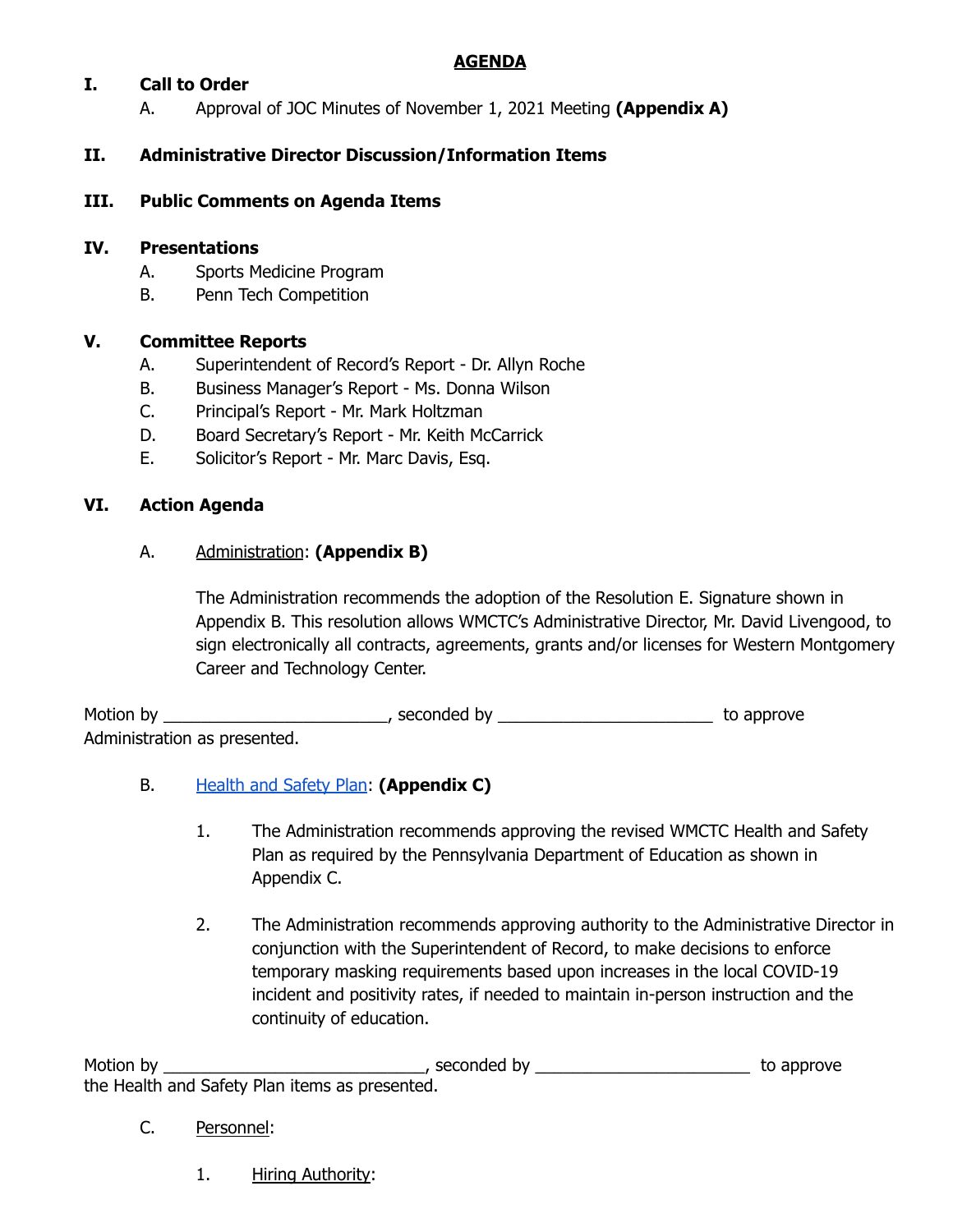The Administration recommends approving authority be granted to the Superintendent of Record/Administrative Director of Western Montgomery CTC to appoint qualified personnel to vacant positions during the period of January 4th, 2022 until the next regularly scheduled board meeting on February 7th, 2022.

- 2. Resignations:
	- a. The Administration recommends approving the resignation of Stephanie Vanning, Instructional Assistant, effective December 23rd, 2021.

Motion by \_\_\_\_\_\_\_\_\_\_\_\_\_\_\_\_\_\_\_\_\_\_\_\_\_\_\_\_\_\_\_\_, seconded by \_\_\_\_\_\_\_\_\_\_\_\_\_\_\_\_\_\_\_\_\_\_\_\_\_\_\_\_ to approve Personnel as presented.

#### D. Conferences:

- 1. The Administration recommends approving David Livengood, Administrative Director, to attend the annual PACTA Symposium: Pathways to Career Readiness Conference at the Hershey Lodge Convention Center in Hershey, PA, on February 10 & 11, 2022 for an approximate cost of \$662.00.
- 2. The Administration recommends approving Stephanie German, Early Childhood Education Instructor, and 4 students to attend the Family Career and Community Leaders of America (FCCLA) State Leadership Conference at the Seven Springs Mountain Resort in Champion, PA, on March 21-23, 2022 for an approximate cost of \$462.00 per student (approximate cost of \$1,846.00) which will be paid through fundraising with no cost to WMCTC. One advisor will be attending for the approximate cost of \$450.00.

| Motion by                         | , seconded by |  |
|-----------------------------------|---------------|--|
| approve Conferences as presented. |               |  |

#### E. Finance:

1. Cash Receipts and List of Bills: **(Appendix D)**

The Administration recommends approving the Cash Receipts and List of Bills as shown in Appendix D.

Motion by \_\_\_\_\_\_\_\_\_\_\_\_\_\_\_\_\_\_\_\_\_\_\_\_\_\_\_\_\_\_\_\_, seconded by \_\_\_\_\_\_\_\_\_\_\_\_\_\_\_\_\_\_\_\_\_\_\_\_\_\_ to approve Finance as presented.

### F. Equipment Purchases: **(Appendix E)**

The Administration recommends approving the following equipment purchases utilizing the Competitive Equipment Grant (50% local funds, 50% PDE funding) as shown in Appendix E.

- HAAS Vertical Machining Center
- CookShack Industrial Smoker
- (2) Open Fryers w/2 well capability

Motion by \_\_\_\_\_\_\_\_\_\_\_\_\_\_\_\_\_\_\_\_\_\_\_\_\_\_\_\_\_\_\_\_, seconded by \_\_\_\_\_\_\_\_\_\_\_\_\_\_\_\_\_\_\_\_\_\_\_\_\_\_ to